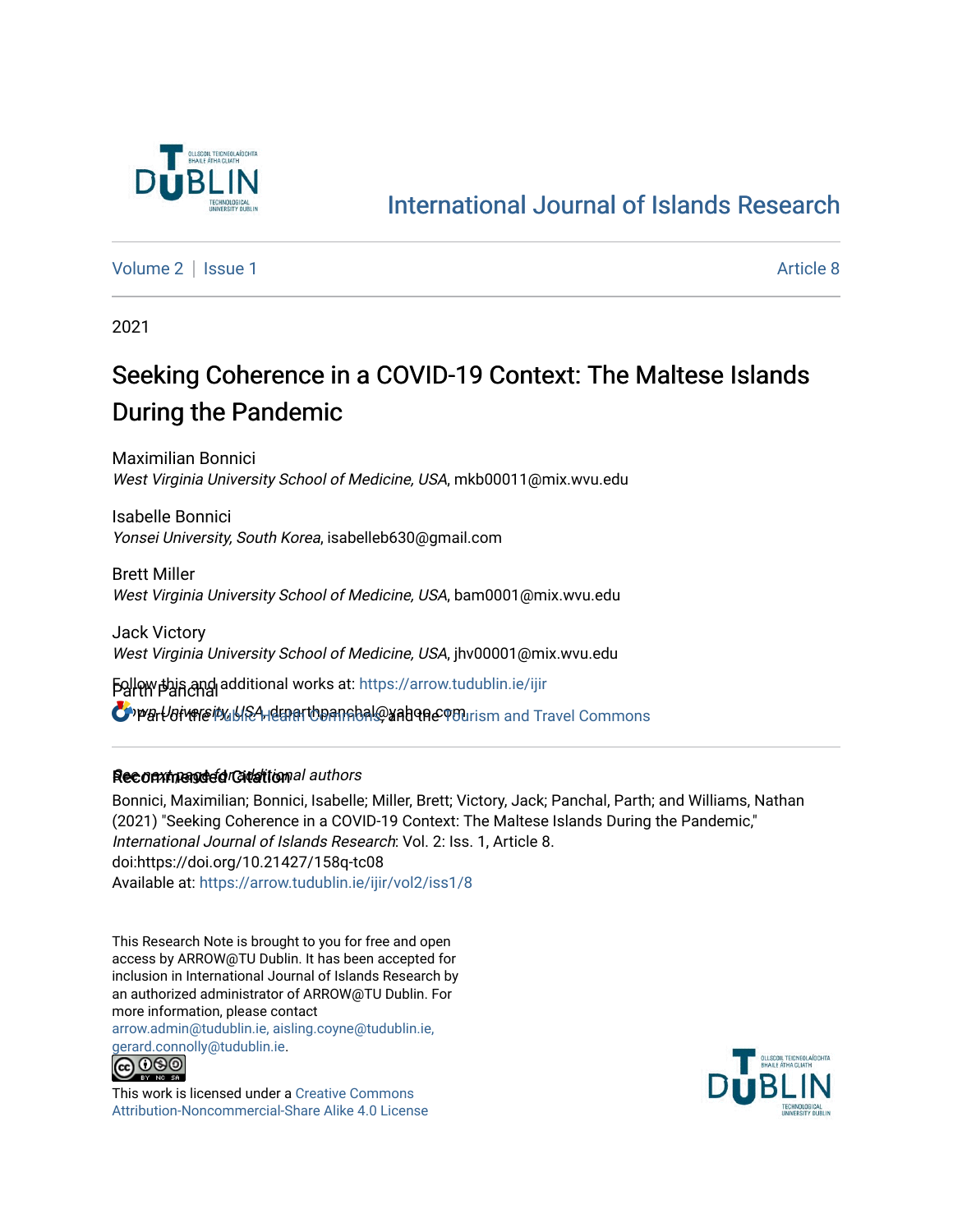## Seeking Coherence in a COVID-19 Context: The Maltese Islands During the Pandemic

#### Authors

Maximilian Bonnici, Isabelle Bonnici, Brett Miller, Jack Victory, Parth Panchal, and Nathan Williams

This research note is available in International Journal of Islands Research: <https://arrow.tudublin.ie/ijir/vol2/iss1/8>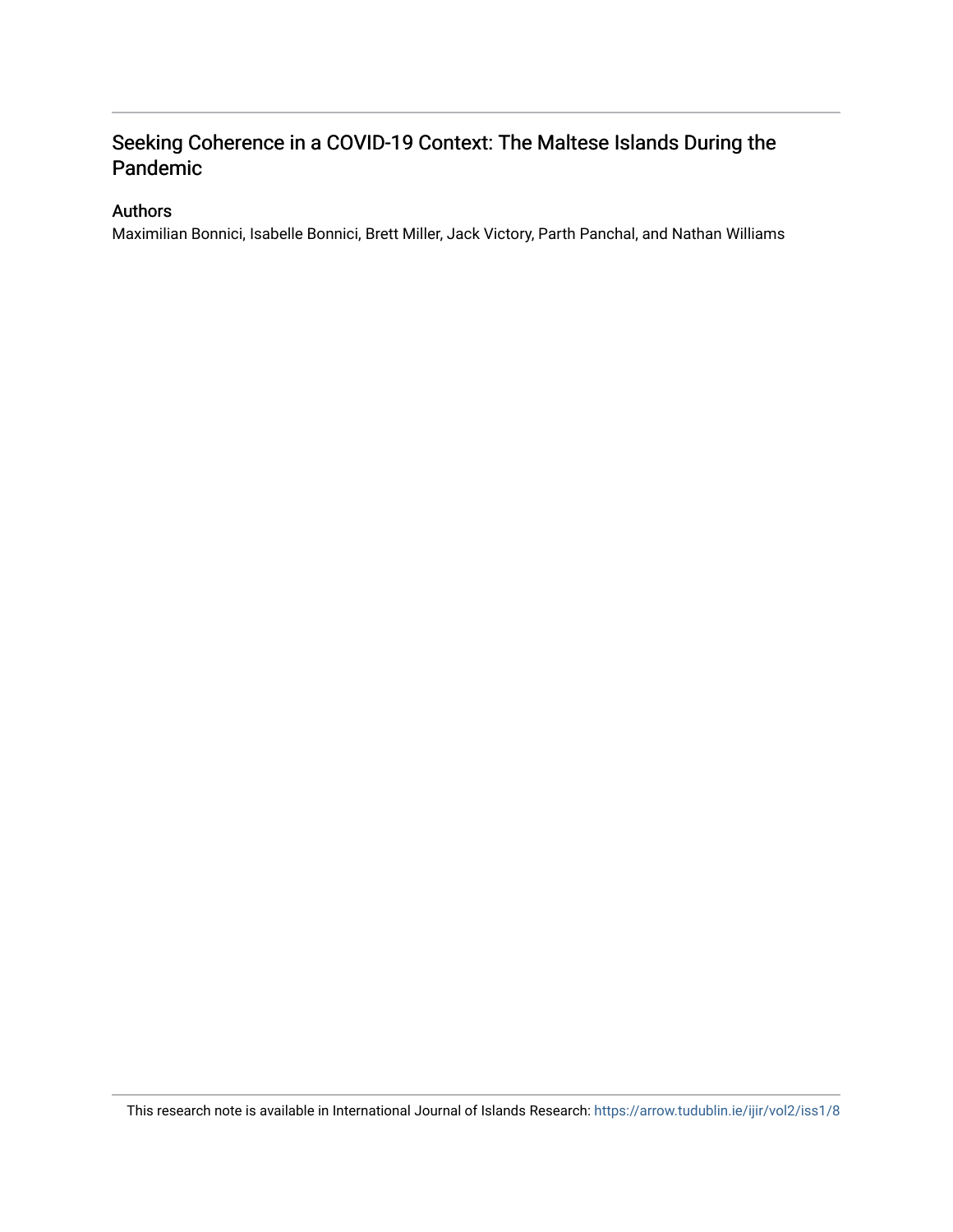# **Seeking Coherence in a COVID-19 Context: The Maltese Islands During the Pandemic**

#### **Maximilian Bonnici**

West Virginia University School of Medicine, USA mkb00011@mix.wvu.edu

#### **Isabelle Bonnici**

Yonsei University, South Korea isabelleb630@gmail.com

#### **Brett Miller**

West Virginia University School of Medicine, USA bam0001@mix.wvu.edu

#### **Jack Victory**

West Virginia University School of Medicine, USA jhv00001@mix.wvu.edu

#### **Parth Panchal**

Brown University, USA drparthpanchal@yahoo.com

#### **Nathan Williams**

West Virginia University School of Medicine, USA nrwilliams@mix.wvu.edu

> Malta had a rollercoaster experience with the COVID-19 pandemic. One moment it was doing exceptionally well. The next moment it became a basket case, the second worst in Europe. It was unlikely that a little island would garner an ongoing attention in the international press when each country was focusing on its pandemic problems at home. For this research, we visited Malta and explored first-hand the dichotomy between official statements and what transpires on the ground during a pandemic. Maltese public policy communications rely on a conduit model where policy messages are sent to the public in a one-way direction. The premise is to persuade the public. However, without a feedback system, the public loses trust in the top-down approach. While the Maltese government goes about making pronouncements, within the country and in the EU, a different reality manifests itself to investigative researchers who keep their ear to the ground. From listening to the public, to following the Maltese press, the evidence mounts that a constructive discussion is warranted in pandemic situations. Pronouncements in the name of 'science' can only do so much. Despite all this, in the end, a backroom deal between the Maltese government and vaccine suppliers made the critical difference.

**Key Words**: Malta, Gozo, islands, pandemic, COVID-19, policy, public health

### **Introduction**

Malta was the poster child of COVID-19 prevention when the first wave hit (Cuschieri *et al.*, 2020). Malta's ability to keep the lid on the pandemic, when it first broke, earned international admiration. The Commonwealth General Secretary held Malta out 'as an example to follow' (Grech Urpani, 2020). The WHO Director for Europe went one step further and said 'that Malta has done the best in the whole of Europe' (CDE News, 2020). Cuschieri *et al.* note that 'Malta is an island and

the potential for containment would have been relatively simple and effective' (2020:618). However, a different story emerged when tourists were welcomed back, and another peak reared its head again.

The Maltese closed their ports and their only airport early in the pandemic. Malta's airport is no major hub, compared to airports such as Heathrow, Charles de Gaulle and Schiphol in Europe, and the timing of the airport closure was the critical factor. There is only so much that governments can do in the face of an international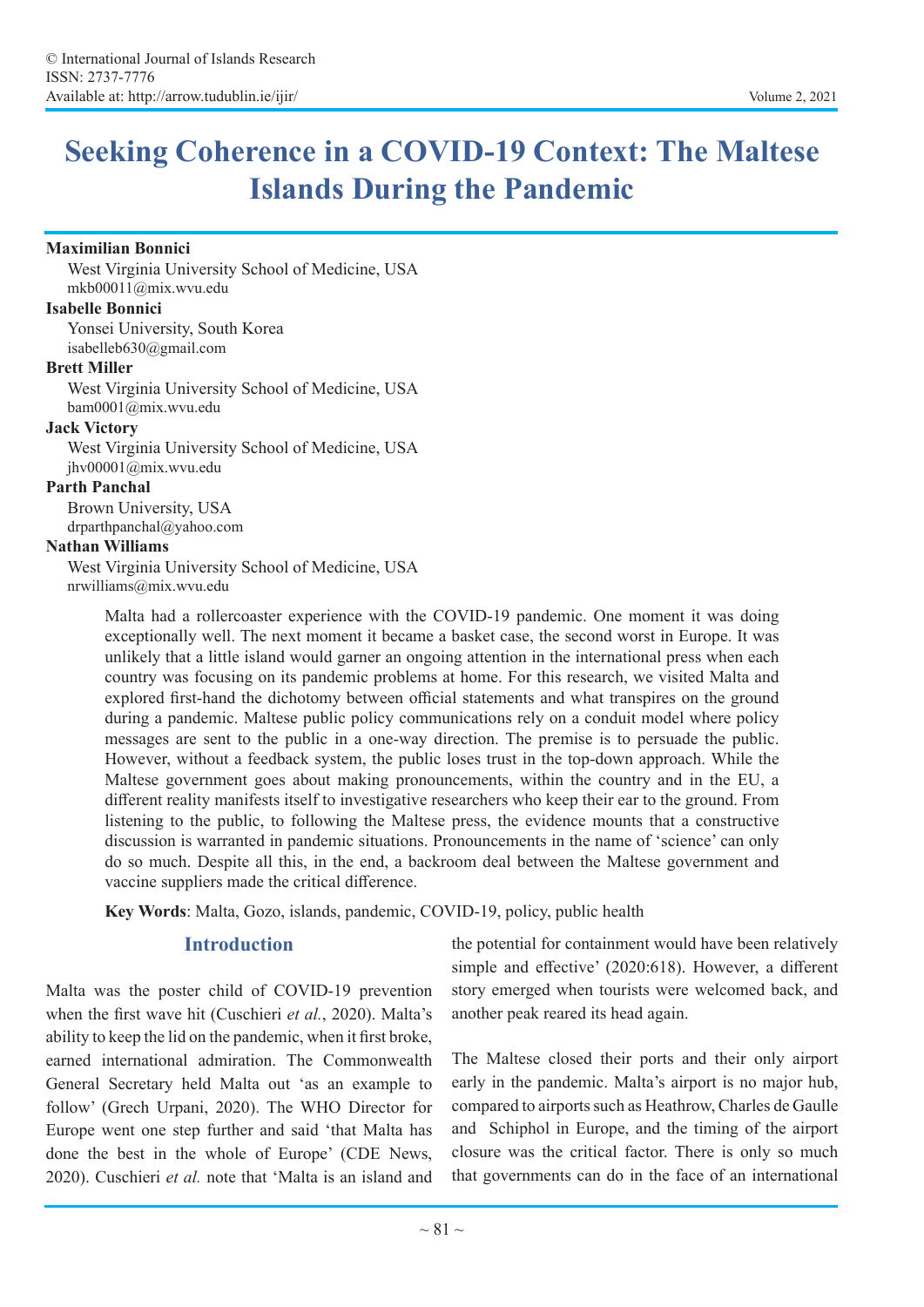pandemic. Yet, in every country, success or failure is usually attributed to the government of the day even if the control levers are beyond its shores. In Malta, the public health system initially received accolades as if it were responsible for the low number of cases. The initial low case prevalence mystified many, and the President of the Medical Association of Malta wondered whether the dipterous sandfly on the island

*may have resulted in the development of an effective evolutionary immune response to most novel zoonotic viruses such as SARS-CoV-2 by means of survival of the fittest possibly over many generations.* 

Never mind that, by his own admission, nobody has ever managed to isolate coronavirus from arthropods (Balzan, 2020). This hypothesis was subsequently promoted by the national press (Farrugia, 2020), fomenting gossip that many islanders may be immune to the virus. As they watched the pandemic decimate nearby Italy, especially in the North, the Maltese felt emboldened that their island enjoyed considerable immunity. It did not occur to many that it was more due to the early closure of the airport.

## **Reality on the Ground**

Maltese rules and regulations are underpinned by rampant patronage in a society where everyone knows each other and the fear of stepping on one another's toes prevails. The country is driven by a capitalist ideology where making money is a sacrosanct right. Maltese villages are like the Sicilian villages, further to the north, where the rules from Montecitorio Palace rarely make it to the village square. In this environment, tourism drives Malta's economy. Within days of opening the airport during the summer, tourists flooded in, the number of active cases per hundred thousand skyrocketed, and Malta became a European basket case, second only to Spain. Malta had tipped to the other end of the spectrum, this time becoming a poster child for how quickly things can go wrong in a pandemic.

Behind the islands' idyllic scenes and laid-back atmosphere, corruption is rampant in the political sphere (Borg, 2021; Brincat & Cacciottolo, 2020; *Justice for Journalists*, 2020; *The Shift*, 2021). Public policy communications rely on the conduit model where public policy messages are sent to the Maltese public in a oneway direction. There is next to no feedback. The premise is to persuade the public with political decisions often masked as 'science.' As a result, the public loses trust in a system based on a top-down approach.

Fully aware of the culture on the islands, we decided against using any surveys or formal inquiries for this paper. Instead, we joined the locals in public settings, where they congregate. In the small villages, people visit the local cafés for cappuccinos and gossip. They may linger at their table for an hour or more. It is an informal setting where they talk to everyone who lends an ear, strangers included. If we were to pull out a sheet with questions on it, they would have clammed up or guardedly sterilized their answers. In Malta, everybody knows each other, and trust is minimal. We determined therefore, that it would be best to join in lackadaisical conversations. We listened and made mental notes. The conversations could be about anything but sooner or later would move onto discussing the COVID-19 experience. Few had suffered from it. Most knew someone who did. The locals were suspicious of the authorities' intent even when the authorities had the people's wellbeing at heart.

Refereed journal publications about health policy in Malta, especially during the pandemic, are rare and this may be one reason why a 2020 article by Sarah Cuschieri, Martin Balzan, Charmaine Gauci, Steve Aguis and Victor Grech stood out in our literature search. However, our experience differs from that paper. Cuschieri *et al.* mention the mandatory wearing of masks in Malta. We found it to be anything but mandatory, judging by what transpired in Gozo, one of the two main Maltese Islands. They mention quarantine, but in practice, it meant that those who were quarantined cannot leave their lodging between about 8:00 AM and 5:00 PM. The reason is that health inspectors are unlikely to show up and inconvenience themselves beyond their normal day hours. It is no mystery that Cuschieri *et al.* notice that 'another cluster of COVID-19 cases was established in early August 2020, originating mostly from Malta's nightclub-disco area of Paceville.' They should have added that Paceville comes to life when the inspectors have long finished their work for the day.

Cuschieri *et al.* (2020) write that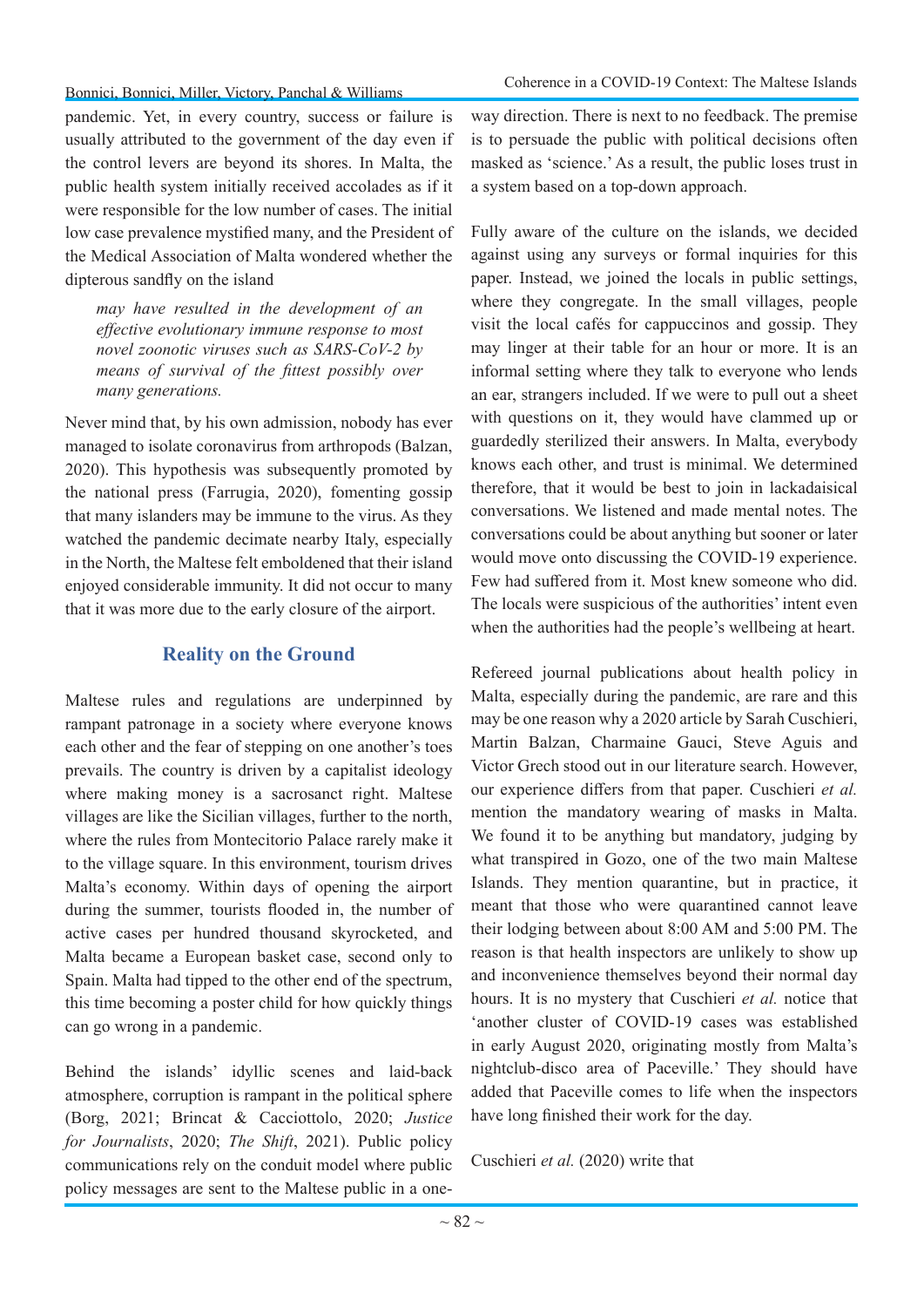*a number of public health measures were implemented at Malta International Airport including … thermal temperature screening on arrival.* 

In reality, nothing could have been more haphazard and inconsistent. When a member of our research team arrived on an Alitalia flight at the airport in August 2020, there were four diminutive female nurses collecting forms that were earlier handed out to passengers on arriving planes. The nurses, standing huddled together in a corridor, were brushed aside by tourists coming in. There was no thermal temperature screening or security officials. In a later discussion with a photographer who had arrived on Ryanair, he said that there was nobody to take his form, and he walked from his plane to a cab outside the airport without anyone stopping him.

## **COVID-19 Policy**

One of the co-authors of the *Cuschieri et al.* article is Charmaine Gauci. She is the Maltese Government's Superintendent of Public Health, the Anthony Fauci of Malta. Like Fauci, she became a household name overnight. When around mid-May 2020, the Prime Minister stated publicly that a second COVID-19 wave would not materialise, the Superintendent of Public Health did not contradict his bold statement that 'Waves are found in the sea, there's no need to strike up public fear of a second wave.' The Prime Minister said this despite the second wave having already been observed in other countries, killing more people than the first (Curmi, 2020).

Five months later, after the second wave had hit, Deputy Prime Minister Chris Fearne stated, with reference to Charmaine Gauci,

*There has never been a situation so far, where public health said we should go in one direction and the people making decisions went in the other direction* (Malta Independent, 2020).

In December 2020, Gauci was presented with the government's prestigious Republic Day Medal, at the behest of the Prime Minister, for leading the health sector during the pandemic (Zarb, 2020). After a victorious war, generals are awarded medals. In Malta, however, the war was not over. Within weeks of Gauci getting her medal, the number of deaths exploded, with the Centers for Disease Control and Prevention in Atlanta, Georgia, warning Americans that Malta had hit Level 4 and that even fully vaccinated travelers to Malta were at risk of getting COVID-19 (Centers for Disease Control and Prevention, 2021).

When we visited Malta in the Summer of 2020, we noticed how Gauci refused to issue daily statistics for Gozo, claiming that the two islands, Gozo and Malta, were one country. This claim was analogous to arguing that apples and oranges are both fruit, and one should talk about fruit in general instead. While we were there, her office issued case statistics for Paceville, a town in Malta, almost daily, as if this were not part of the same country as well. In Gozo, the locals told us that they were being kept in the dark about what exactly was going on with the pandemic on their island. About one third of citizens bearing a Gozitan identification card live on the other island, Malta, for most of the year. When they showed up at health clinics in Malta as active cases, and displayed their Gozo ID card, they were automatically considered as active cases on the island of Gozo instead of Malta, in the weekly count. Without reliable statistics, it is hard to fathom what exactly is going on in Gozo.

On September 16, 2020, rumors were rife that 40 people from the village of Xaghra, Gozo, tested positive for COVID-19 that day. Forty positives in one day in one village would be quite drastic in a small island. The mayor of the village, deluged with inquiring phone calls, posted an evening note on his personal Facebook page that nobody from Xaghra had tested positive (Zammit, 2020). This is something that Gauci's office should have published daily, sparing third parties from chasing bureaucratic sources whenever rumors spiraled out of hand.

There were no mass gatherings or feasts in Gozo that triggered the pandemic's second peak. It was tourism that likely fueled the second wave in Gozo which lagged one week behind Malta. We were told that there were no contingency plans at the elderly homes in Gozo if they were to experience a sudden outbreak. It is estimated that about half of the bar and restaurant employees in Gozo are not officially registered with the government's labour office as employees. This allows retail owners to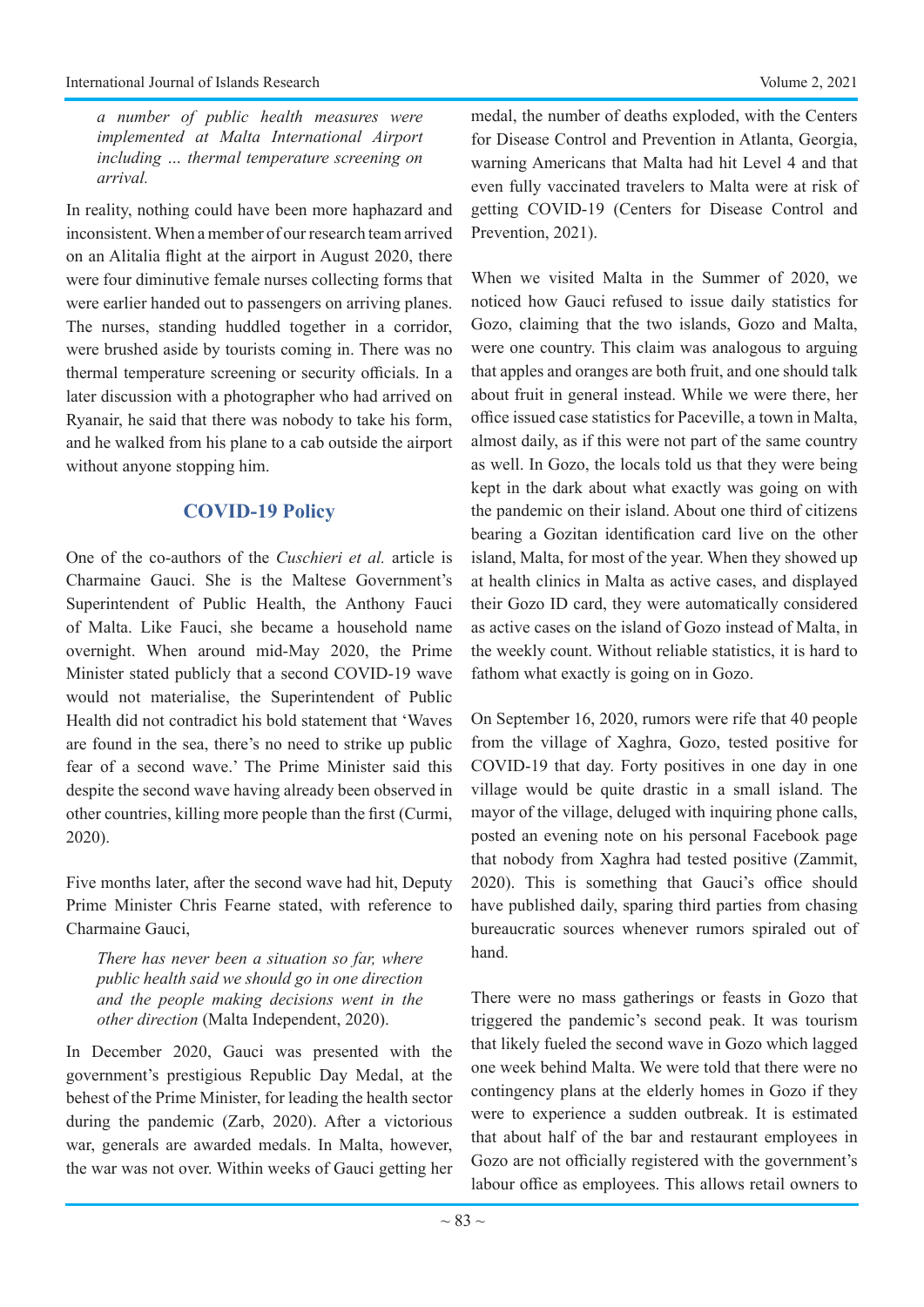underpay – well below the mandatory minimum wage – and avoid paying national insurance contributions. When an employee comes down with COVID-19, the establishment may remain open because the authorities lack access to information about where the patient may be working.

Another problem with government statistics in Malta is the exclusion of arriving illegal immigrants in the national statistics for COVID-19. Through a definitional tweak, they fail to be counted, and infection cases vanish into thin air as if by magic. A more accurate description of 'tweaking' may be 'manipulating.' Manipulation is what the Maltese government engaged in when it insisted, successfully, with other EU members that COVID-19 vaccine doses should be distributed evenly among all members on a per capita basis. Then, the Maltese government cut secret deals with the vaccine suppliers and as a result ended up with three times as many vaccines as other member countries, such as Bulgaria, on a per capita basis. Austrian Chancellor Sebastian Kurz expressed outrage at how the Maltese had manipulated the international pharma 'bazaar' with their underhand agreements (Reuters Staff, 2021). However, Kurz failed to explain how Austria ended up with more vaccines per capita than several other EU countries. As a result of its outstanding access to the vaccines, and as of mid-May 2021, Malta started experiencing consecutive days without COVID-19 related deaths.

#### **Discussion**

Governments may claim to speak with authority as they tackle the COVID-19 pandemic. Yet our experience in the Maltese Islands demonstrates that there is a tussle between a government that believes it has the right to guide the public, and the public itself with its passionate and untutored interests. A government may reform health policy in a democratic process by encouraging public feedback. Such feedback will shape the government's humanitarian response as well, such as the need to reevaluate policies about relatives being able to visit their dying loved ones at the hospitals. The third front for reform is the need for a socio-economic response in which the government consults the public about specific compensation schemes to counter business and labour setbacks in the face of the pandemic. Quite often, the Maltese government announces financial schemes without first consulting the same general public that, ironically, ends up funding such schemes through taxes.

The potential for containment can never be simple in Malta, one of the most densely populated countries in the world. In visiting the Maltese islands, and listening to the inhabitants, we saw first-hand the dichotomy between official statements and what transpires on the ground during a pandemic. Official statements may give a glowing account, but reality shows otherwise to investigative researchers who keep their ear to the ground. From listening to the public, to following the Maltese press, the evidence mounts that a constructive discussion is warranted in pandemic situations. Despite all this, in the end, a backroom deal between the Maltese government and the vaccine suppliers, at the expense of other EU countries, made the critical difference.

A basic rule of strategy is that one must conceal one's plans from the opponent. That the Maltese treated their fellow EU partners as opponents may be surprising to health policy observers steeped in academia and ethical behaviour expectations. The art of politics, in the end, played the joker in what seemed otherwise to be a mediocre game against COVID-19. This may be the most important lesson from one small island that recognised its diminutive structure next to Goliath and punched above its weight with masterful strategy just when and where it mattered most.